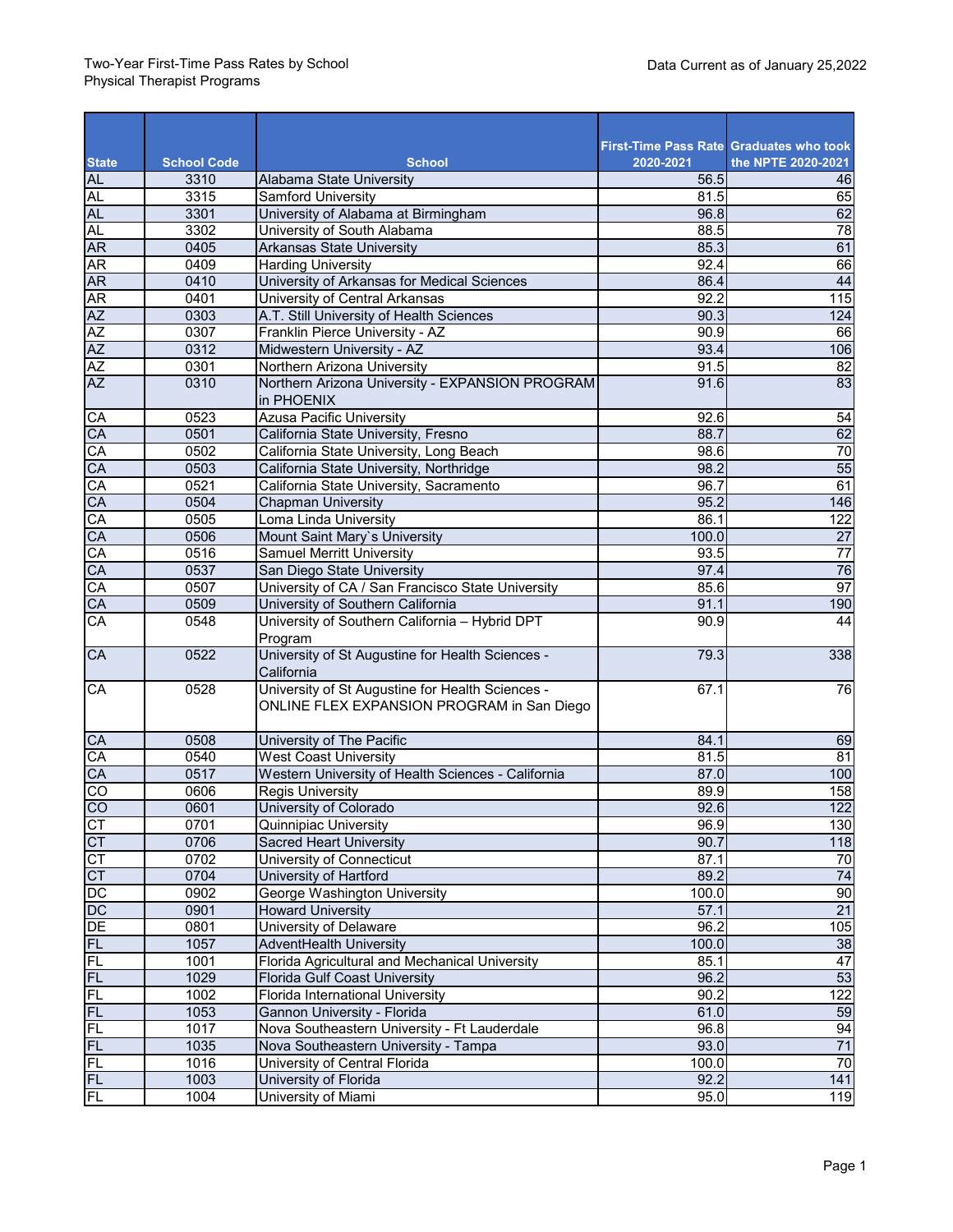|                          |                    |                                                                                              |           | <b>First-Time Pass Rate Graduates who took</b> |
|--------------------------|--------------------|----------------------------------------------------------------------------------------------|-----------|------------------------------------------------|
| <b>State</b>             | <b>School Code</b> | <b>School</b>                                                                                | 2020-2021 | the NPTE 2020-2021                             |
| <b>FL</b>                | 1014               | University of North Florida                                                                  | 91.8      | 61                                             |
| FL                       | 1030               | University of South Florida                                                                  | 88.5      | 87                                             |
| <b>FL</b>                | 1052               | University of St Augustine for Health Sciences -<br><b>EXPANSION PROGRAM in Miami</b>        | 70.2      | 245                                            |
| E                        | 1019               | University of St Augustine for Health Sciences - Florida                                     | 82.5      | 257                                            |
| <b>FL</b>                | 1036               | University of St Augustine for Health Sciences -<br>ONLINE FLEX EXPANSION PROGRAM in Florida | 77.9      | $\overline{77}$                                |
| GA                       | 1103               | Augusta University                                                                           | 98.7      | 75                                             |
| GA                       | 1118               | <b>Brenau University</b>                                                                     | 92.1      | 76                                             |
| GA                       | 1101               | <b>Emory University</b>                                                                      | 95.7      | 138                                            |
| GA                       | 1109               | Georgia Southern University                                                                  | 92.8      | 69                                             |
| <b>GA</b>                | 1102               | Georgia State University                                                                     | 96.3      | 80                                             |
| <b>GA</b>                | 1115               | <b>Mercer University</b>                                                                     | 98.7      | 75                                             |
| GA                       | 1119               | Philadelphia College of Osteopathic Medicine                                                 | 81.8      | $\overline{33}$                                |
| <b>GA</b>                | 1107               | University of North Georgia                                                                  | 95.0      | 60                                             |
| <b>GBR</b>               | 6231               | Robert Gordon University - DPT                                                               |           | $\mathbf 0$                                    |
| $\overline{A}$           | 1612               | <b>Briar Cliff University</b>                                                                | 78.7      | 61                                             |
| IA                       | 1608               | <b>Clarke University</b>                                                                     | 89.8      | 59                                             |
| $\overline{A}$           | 1602               | Des Moines University - Osteopathic Medical Center                                           | 94.2      | 103                                            |
| IA                       | 1605               | <b>St Ambrose University</b>                                                                 | 94.4      | 36                                             |
| IA                       | 1601               | University of Iowa                                                                           | 95.1      | 41                                             |
| ID                       | 1301               | Idaho State University                                                                       | 82.2      | 73                                             |
| $\overline{\mathsf{IL}}$ | 1411               | <b>Bradley University</b>                                                                    | 89.6      | 48                                             |
| π                        | 1420               | <b>Governors State University</b>                                                            | 88.1      | 59                                             |
| $\overline{\mathsf{L}}$  | 1417               | Midwestern University - IL                                                                   | 94.3      | 106                                            |
| IL                       | 1401               | Northern Illinois University                                                                 | 93.0      | $\overline{57}$                                |
| $\overline{\mathsf{I}}$  | 1402               | Northwestern University                                                                      | 93.9      | 179                                            |
| IL                       | 1403               | Rosalind Franklin University of Medicine and Science                                         | 96.9      | 98                                             |
| $\overline{\mathsf{L}}$  | 1405               | University of Illinois at Chicago                                                            | 93.0      | 115                                            |
| Σ                        | 1514               | Indiana State University                                                                     | 94.7      | $\overline{57}$                                |
| $\overline{1}$           | 1501               | Indiana University                                                                           | 96.3      | 81                                             |
| $\overline{I}$           | 1513               | <b>Trine University</b>                                                                      | 87.7      | 65                                             |
| $\overline{I}$           | 1502               | University of Evansville                                                                     | 92.9      | 84                                             |
| <b>IN</b>                | 1507               | University of Indianapolis                                                                   | 93.6      | 94                                             |
| KS                       | 1701               | University of Kansas Medical Center                                                          | 93.0      | 114                                            |
| KS                       | 1710               | University of Saint Mary                                                                     | 87.5      | 80                                             |
| KS                       | 1702               | <b>Wichita State University</b>                                                              | 89.9      | 79                                             |
| KY                       | 1808               | <b>Bellarmine University</b>                                                                 | 92.4      | 144                                            |
| KY                       | 1801               | University of Kentucky                                                                       | 86.4      | 125                                            |
| KY                       | 1810               | Western Kentucky University                                                                  | 98.3      | 57                                             |
| LA                       | 1907               | Franciscan Missionaries of Our Lady University                                               | 74.2      | 31                                             |
| LA                       | 1901               | Louisiana State Univ Health Sciences Center - New<br>Orleans                                 | 100.0     | 65                                             |
| LA                       | 1905               | Louisiana State Univ Health Sciences Center -<br>Shreveport                                  | 94.4      | $\overline{72}$                                |
| MA                       | 0220               | American International College                                                               | 84.8      | 59                                             |
| MA                       | 0201               | <b>Boston University</b>                                                                     | 94.6      | 112                                            |
| MA                       | 0222               | <b>MCPHS University</b>                                                                      | 79.2      | 77                                             |
| <b>MA</b>                | 0219               | <b>MGH Institute of Health Professions</b>                                                   | 81.5      | 130                                            |
| MA                       | 0202               | Northeastern University                                                                      | 94.2      | 191                                            |
| <b>MA</b>                | 0203               | <b>Simmons University</b>                                                                    | 94.7      | 76                                             |
| MA                       | 0204               | Springfield College                                                                          | 88.4      | 69                                             |
| MA                       | 0205               | University of Massachusetts Lowell                                                           | 90.9      | 66                                             |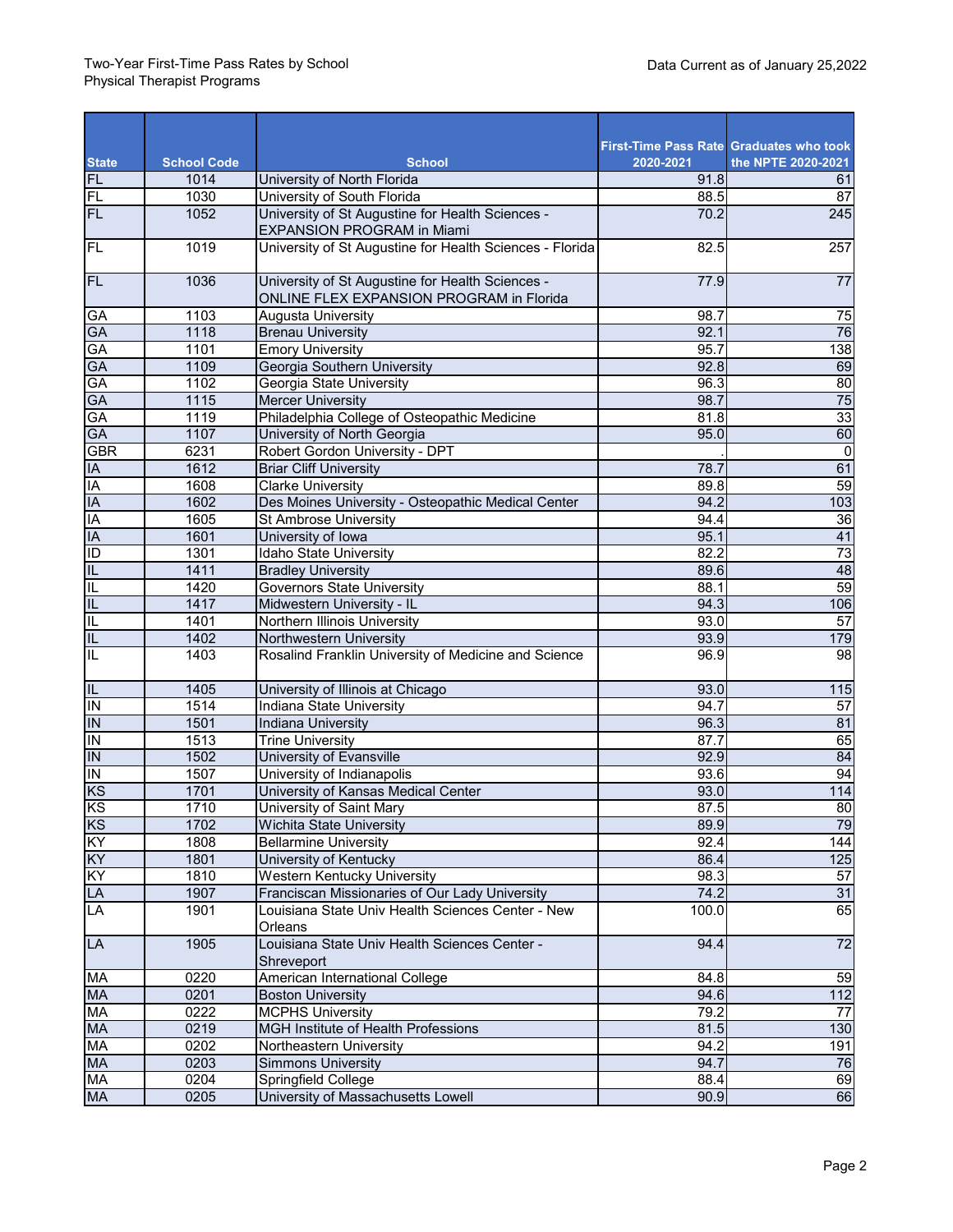| <b>State</b>            | <b>School Code</b> | <b>School</b>                                       | 2020-2021 | <b>First-Time Pass Rate Graduates who took</b><br>the NPTE 2020-2021 |
|-------------------------|--------------------|-----------------------------------------------------|-----------|----------------------------------------------------------------------|
| <b>MD</b>               | 2101               | University of Maryland - Baltimore                  | 87.3      | 126                                                                  |
| <b>MD</b>               | 2102               | University of Maryland - Eastern Shore              | 94.3      | 53                                                                   |
| <b>ME</b>               | 2003               | <b>Husson University</b>                            | 90.4      | 73                                                                   |
| <b>ME</b>               | 2001               | University of New England                           | 94.6      | 112                                                                  |
| MI                      | 2301               | <b>Andrews University</b>                           | 63.0      | 73                                                                   |
| M                       | 2315               | <b>Central Michigan University</b>                  | 88.2      | 93                                                                   |
| $\overline{\mathsf{M}}$ | 2322               | Central Michigan University - EXPANSION PROGRAM     | 91.3      | 23                                                                   |
|                         |                    | at Michigan Technological University                |           |                                                                      |
| M                       | 2302               | <b>Grand Valley State University</b>                | 92.2      | 116                                                                  |
| MI                      | 2303               | Oakland University                                  | 93.2      | 59                                                                   |
| MI                      | 2304               | University of Michigan - Flint                      | 88.2      | 119                                                                  |
| MI                      | 2305               | Wayne State University                              | 95.2      | 62                                                                   |
| MI                      | 2325               | <b>Western Michigan University</b>                  | 90.0      | 10                                                                   |
| <b>MN</b>               | 2401               | College of St Scholastica                           | 88.3      | 94                                                                   |
| <b>MN</b>               | 2412               | Concordia University - Saint Paul                   | 93.6      | 62                                                                   |
| <b>MN</b>               | 2402               | Mayo Clinic School of Health Sciences               | 94.6      | 56                                                                   |
| <b>MN</b>               | 2404               | St. Catherine University                            | 94.0      | 67                                                                   |
| <b>MN</b>               | 2403               | University of Minnesota                             | 98.0      | 100                                                                  |
| <b>MO</b>               | 2601               | Maryville University of Saint Louis                 | 97.8      | 45                                                                   |
| <b>MO</b>               | 2616               | Missouri State University                           | 97.4      | $\overline{78}$                                                      |
| <b>OM</b>               | 2602               | <b>Rockhurst University</b>                         | 89.3      | 93                                                                   |
| <b>MO</b>               | 2603               | Saint Louis University                              | 91.9      | 161                                                                  |
| <b>MO</b>               | 2614               | Southwest Baptist University                        | 74.7      | 150                                                                  |
| <b>OM</b>               | 2604               | University of Missouri                              | 97.5      | 119                                                                  |
| <b>MO</b>               | 2605               | Washington University in St Louis                   | 93.5      | 170                                                                  |
| <b>MS</b>               | 2501               | University of Mississippi at the Medical Center     | 81.4      | 97                                                                   |
| <b>MS</b>               | 2506               | <b>William Carey University</b>                     | 80.7      | 57                                                                   |
| <b>MT</b>               | 2701               | University of Montana - Missoula                    | 92.8      | 69                                                                   |
| <b>NC</b>               | 3418               | <b>Campbell University</b>                          | 91.2      | 57                                                                   |
| <b>NC</b>               | 3401               | <b>Duke University</b>                              | 92.2      | 154                                                                  |
| <b>NC</b>               | 3402               | <b>East Carolina University</b>                     | 96.8      | 62                                                                   |
| <b>NC</b>               | 3414               | <b>Elon University</b>                              | 87.0      | 46                                                                   |
| <b>NC</b>               | 3421               | <b>High Point University</b>                        | 87.1      | 116                                                                  |
| <b>NC</b>               | 3422               | <b>Methodist University</b>                         | 91.6      | $\overline{71}$                                                      |
| <b>NC</b>               | 3403               | University of North Carolina at Chapel Hill         | 100.0     | 59                                                                   |
| <b>NC</b>               | 3412               | <b>Western Carolina University</b>                  | 100.0     | 61                                                                   |
| <b>NC</b>               | 3419               | <b>Wingate University</b>                           | 81.8      | 44                                                                   |
| <b>NC</b>               | 3411               | Winston-Salem State University                      | 100.0     | $\overline{27}$                                                      |
| <b>ND</b>               | 3504               | University of Jamestown                             | 90.1      | 71                                                                   |
| <b>ND</b>               | 3503               | University of Mary                                  | 90.0      | 90                                                                   |
| <b>ND</b>               | 3501               | University of North Dakota                          | 95.0      | 100                                                                  |
| <b>NE</b>               | 2804               | <b>Creighton University</b>                         | 88.5      | 139                                                                  |
| <b>NE</b>               | 2801               | University of Nebraska Medical Center               | 95.1      | 122                                                                  |
| NH                      | 3005               | Franklin Pierce University - NH                     | 86.0      | 100                                                                  |
| <b>NH</b>               | 3006               | <b>Plymouth State University</b>                    | 76.8      | 56                                                                   |
| <b>NJ</b>               | 3111               | Kean University                                     | 79.6      | 44                                                                   |
| <b>NJ</b>               | 3101               | Rutgers, The State University of New Jersey - North | 94.4      | 125                                                                  |
| <b>NJ</b>               | 3106               | Rutgers, The State University of New Jersey - South | 98.3      | 59                                                                   |
| <b>N</b>                | 3110               | Seton Hall University                               | 94.4      | 72                                                                   |
| <b>NJ</b>               | 3107               | <b>Stockton University</b>                          | 93.1      | 58                                                                   |
| <b>NM</b>               | 3201               | University of New Mexico                            | 96.4      | 55                                                                   |
| <b>NV</b>               | 2902               | Touro University - Nevada                           | 92.1      | 76                                                                   |
| <b>NV</b>               | 2901               | University of Nevada, Las Vegas                     | 98.9      | 88                                                                   |
| <b>NY</b>               | 0137               | <b>Clarkson University</b>                          | 93.2      | 44                                                                   |
| <b>NY</b>               | 0101               | <b>Columbia University</b>                          | 100.0     | 124                                                                  |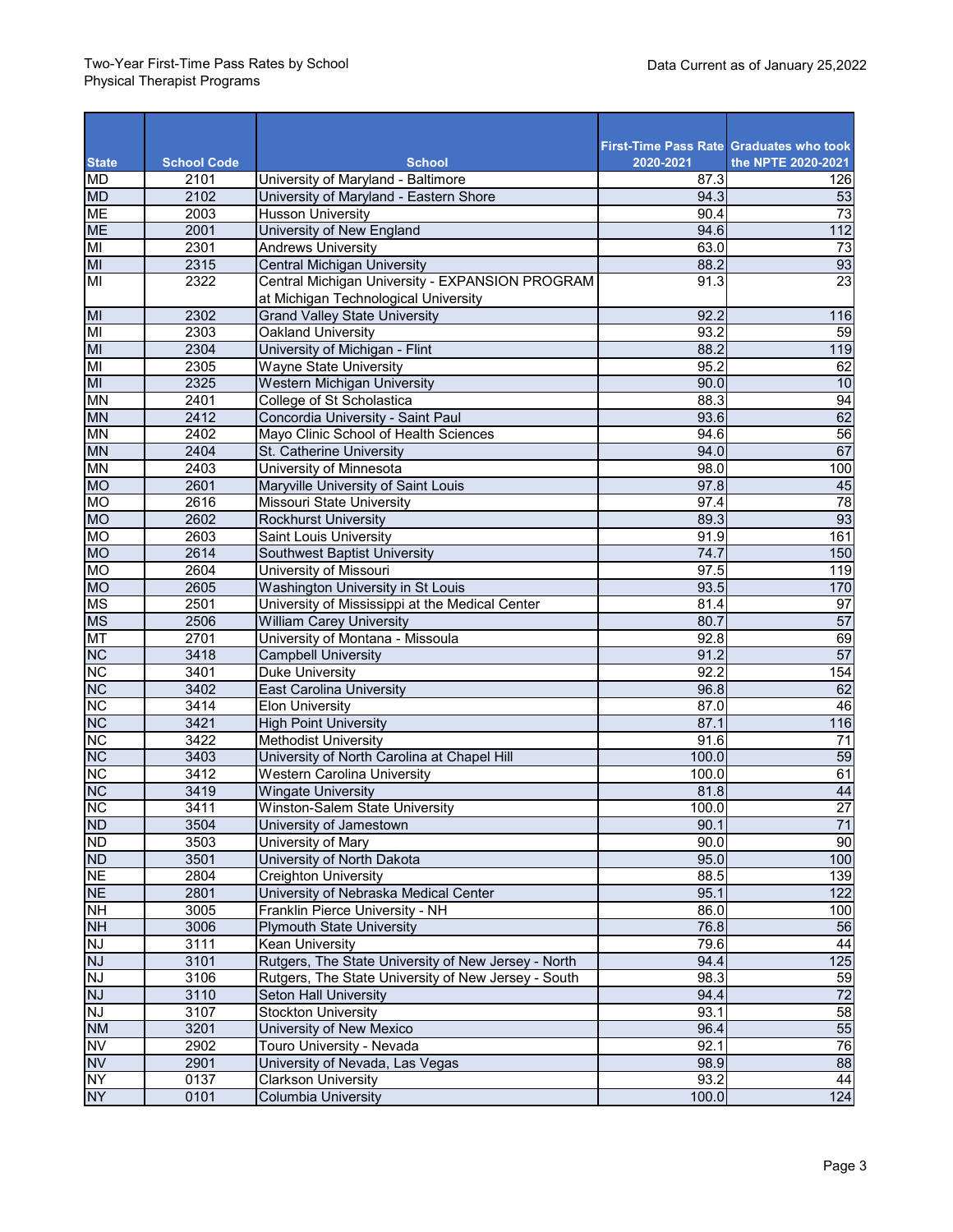| <b>State</b>             | <b>School Code</b> | <b>School</b>                                       | 2020-2021    | <b>First-Time Pass Rate Graduates who took</b><br>the NPTE 2020-2021 |
|--------------------------|--------------------|-----------------------------------------------------|--------------|----------------------------------------------------------------------|
| <b>NY</b>                | 0121               | D'youville College                                  | 68.6         | 105                                                                  |
| <b>NY</b>                | 0102               | Daemen College                                      | 82.5         | 120                                                                  |
| <b>NY</b>                | 0139               | Dominican College of Blauvelt                       | 80.4         | $\overline{51}$                                                      |
| <b>NY</b>                | 0103               | Hunter College (CUNY)                               | 93.2         | 59                                                                   |
| <b>NY</b>                | 0104               | Ithaca College                                      | 88.1         | 159                                                                  |
| <b>NY</b>                | 0105               | Long Island University - Brooklyn Campus            | 81.6         | 76                                                                   |
| <b>NY</b>                | 0144               | Marist College                                      | 92.9         | 14                                                                   |
| <b>NY</b>                | 0126               | <b>Mercy College</b>                                | 90.0         | 60                                                                   |
| <b>NY</b>                | 0138               | Nazareth College of Rochester                       | 90.1         | 101                                                                  |
| <b>NY</b>                | 0136               | New York Institute of Technology                    | 85.5         | 76                                                                   |
| <b>NY</b>                | 0127               | New York Medical College                            | 87.8         | 82                                                                   |
| <b>NY</b>                | 0106               | <b>New York University</b>                          | 82.1         | 78                                                                   |
| <b>NY</b>                | 0107               | <b>Russell Sage College</b>                         | 72.1         | 68                                                                   |
| <b>NY</b>                | 0111               | State University of NY Upstate Medical University   | 93.5         | $\overline{77}$                                                      |
| NY                       | 0110               | <b>Stony Brook University</b>                       | 90.7         | 97                                                                   |
| <b>NY</b>                | 0141               | Stony Brook University - Expansion Program at       | 84.1         | 63                                                                   |
|                          |                    | Southampton Campus                                  |              |                                                                      |
| <b>NY</b>                | 0109               | SUNY (State University of NY) Downstate Health      | 95.4         | 43                                                                   |
|                          |                    | <b>Sciences University</b>                          |              |                                                                      |
| <b>NY</b>                | 0125               | The College of Staten Island                        | 97.5         | 40                                                                   |
| <u>NΥ</u>                | 0112               | Touro College                                       | 86.2         | 65                                                                   |
| <b>NY</b>                | 0140               | Touro College - EXPANSION PROGRAM at NYC            | 89.5         | 57                                                                   |
| <b>NY</b>                | 0108               | University at Buffalo, State University of New York | 90.7         | 86<br>$\overline{71}$                                                |
| <b>NY</b>                | 0128               | Utica College                                       | 81.7         |                                                                      |
| HO<br>OH                 | 3601<br>3624       | <b>Cleveland State University</b>                   | 92.1<br>93.7 | 38<br>79                                                             |
|                          | 3604               | Mount St Joseph University<br>Ohio State University | 99.0         | 96                                                                   |
| OH<br>OH                 | 3603               | <b>Ohio University</b>                              | 100.0        | 74                                                                   |
| $\overline{CH}$          | 3618               | University of Cincinnati                            | 95.5         | 66                                                                   |
| OH                       | 3630               | University of Dayton                                | 97.1         | 69                                                                   |
| OH                       | 3628               | University of Findlay - Traditional                 | 85.3         | 68                                                                   |
| OH                       | 3617               | University of Findlay - Weekend                     | 71.9         | $\overline{32}$                                                      |
| $\overline{CH}$          | 3641               | University of Mount Union                           | 69.6         | 56                                                                   |
| OH                       | 3602               | University of Toledo                                | 87.8         | 49                                                                   |
| OH                       | 3627               | <b>Walsh University</b>                             | 90.6         | 64                                                                   |
| HO                       | 3619               | Youngstown State University                         | 74.1         | 58                                                                   |
| OK                       | 3701               | Langston University                                 | 69.2         | 26                                                                   |
| $\overline{\mathsf{OK}}$ | 3702               | University of Oklahoma Health Sciences Center       | 91.1         | 123                                                                  |
| OR                       | 3805               | <b>George Fox University</b>                        | 92.6         | 81                                                                   |
| OR                       | 3801               | Pacific University                                  | 97.9         | 96                                                                   |
| PA                       | 3941               | Alvernia University                                 | 89.3         | 56                                                                   |
| PA                       | 3901               | <b>Arcadia University</b>                           | 93.9         | 114                                                                  |
| PA                       | 3921               | <b>Chatham University</b>                           | 93.8         | $\overline{48}$                                                      |
| PA                       | 3942               | <b>DeSales University</b>                           | 100.0        | 54                                                                   |
| PA                       | 3902               | <b>Drexel University</b>                            | 97.9         | 95                                                                   |
| PA                       | 3917               | <b>Duquesne University</b>                          | 86.7         | 60                                                                   |
| PA                       | 3918               | Gannon University - Pennsylvania                    | 91.3         | 92                                                                   |
| PA                       | 3932               | <b>Lebanon Valley College</b>                       | 96.1         | $\overline{77}$                                                      |
| PA                       | 3920               | Misericordia University                             | 93.8         | 48                                                                   |
| PA                       | 3929               | <b>Neumann University</b>                           | 92.6         | 54                                                                   |
| PA                       | 3930               | Saint Francis University                            | 93.2         | 59                                                                   |
| PA                       | 3916               | Slippery Rock University of Pennsylvania            | 87.8         | 98                                                                   |
| PA                       | 3904               | <b>Temple University</b>                            | 90.9         | 121                                                                  |
| PA                       | 3905               | Thomas Jefferson University                         | 96.5         | 113                                                                  |
| PA                       | 3906               | University of Pittsburgh                            | 88.0         | 125                                                                  |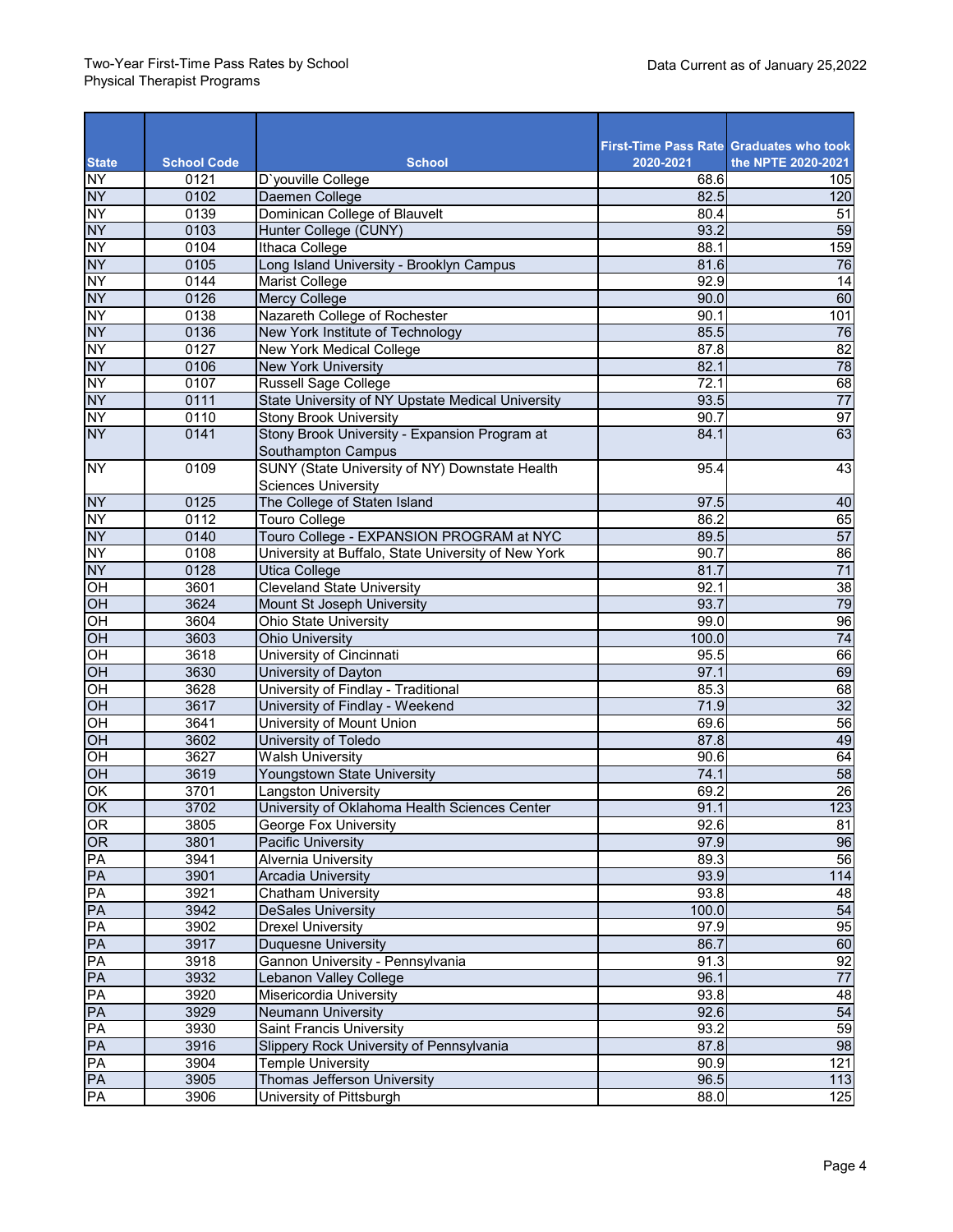| <b>State</b>    | <b>School Code</b> | <b>School</b>                                                                               | First-Time Pass Rate Graduates who took<br>2020-2021 | the NPTE 2020-2021 |
|-----------------|--------------------|---------------------------------------------------------------------------------------------|------------------------------------------------------|--------------------|
| PA              | 3907               | University of Scranton                                                                      | 87.5                                                 | 80                 |
| PA              | 3903               | University of the Sciences                                                                  | 81.8                                                 | 148                |
| PA              | 3922               | <b>Widener University</b>                                                                   | 93.3                                                 | 90                 |
| <b>PR</b>       | 5201               | University of Puerto Rico - Medical Sciences Campus                                         | 77.4                                                 | 31                 |
| $\overline{R}$  | 4001               | University of Rhode Island                                                                  | 96.2                                                 | 53                 |
| <b>SC</b>       | 4101               | Medical University of South Carolina                                                        | 94.3                                                 | $\overline{123}$   |
| <b>SC</b>       | 4106               | University of South Carolina - Columbia                                                     | 100.0                                                | 53                 |
| <b>SD</b>       | 4201               | University of South Dakota                                                                  | 98.3                                                 | $\overline{58}$    |
| <b>TN</b>       | 4312               | <b>Belmont University</b>                                                                   | 95.5                                                 | 89                 |
| <b>TN</b>       | 4310               | East Tennessee State University                                                             | 84.6                                                 | 39                 |
| <b>TN</b>       | 4315               | South College - Knoxville                                                                   | 88.5                                                 | 183                |
| <b>TN</b>       | 4307               | Tennessee State University                                                                  | 86.8                                                 | 68                 |
| <b>TN</b>       | 4308               | University of Tennessee - Chattanooga                                                       | 98.6                                                 | 69                 |
| T <sub>N</sub>  | 4301               | University of Tennessee Health Science Center                                               | 89.8                                                 | 118                |
| TX              | 4430               | Angelo State University                                                                     | 98.0                                                 | 50                 |
| TX              | 4407               | Army - Baylor University                                                                    | 100.0                                                | 52                 |
| <b>TX</b>       | 4451               | <b>Baylor University</b>                                                                    | 78.4                                                 | 97                 |
| $\overline{TX}$ | 4422               | <b>Hardin-Simmons University</b>                                                            | 100.0                                                | $\overline{27}$    |
| <b>TX</b>       | 4401               | <b>Texas State University</b>                                                               | 97.4                                                 | 78                 |
| TX              | 4402               | Texas Tech University Health Sciences Center                                                | 94.8                                                 | 135                |
| TX              | 4433               | Texas Woman's University                                                                    | 94.2                                                 | 103                |
| TX              | 4403               | Texas Woman's University - EXPANSION PROGRAM<br>in Houston                                  | 95.3                                                 | 85                 |
| <b>TX</b>       | 4449               | University of Mary Hardin-Baylor                                                            | 88.9                                                 | 36                 |
| <b>TX</b>       | 4436               | University of North Texas Health Science Center - Fort<br>Worth                             | 97.7                                                 | 85                 |
| <b>TX</b>       | 4441               | University of St Augustine for Health Sciences -<br>ONLINE FLEX EXPANSION PROGRAM in Austin | 65.7                                                 | 67                 |
| TX              | 4432               | University of St Augustine for Health Sciences - Texas                                      | 80.4                                                 | 311                |
| <b>TX</b>       | 4423               | University of Texas at El Paso                                                              | 93.9                                                 | 66                 |
| <b>TX</b>       | 4405               | University of Texas Health Science Center at San<br>Antonio                                 | 97.6                                                 | 83                 |
| <b>TX</b>       | 4406               | University of Texas Medical Branch at Galveston                                             | 99.0                                                 | 97                 |
| TX              | 4442               | University of Texas Medical Branch at Galveston -<br>BRIDGE PROGRAM FOR PTAs                | 97.6                                                 | 41                 |
| Tx              | 4421               | University of Texas Southwestern Medical Center                                             | 89.5                                                 | 38                 |
| <b>TX</b>       | 4444               | University of the Incarnate Word                                                            | 88.7                                                 | 97                 |
| UT              | 4505               | Rocky Mountain University of Health Professions                                             | 93.1                                                 | 160                |
| UT              | 4501               | University of Utah                                                                          | 96.8                                                 | 94                 |
| <b>VA</b>       | 0021               | <b>Emory and Henry College</b>                                                              | 93.3                                                 | 60                 |
| <b>VA</b>       | 0011               | Hampton University                                                                          | 82.9                                                 | 41                 |
| VA              | 0020               | Mary Baldwin University                                                                     | 100.0                                                | 64                 |
| <b>VA</b>       | 0010               | Marymount University                                                                        | 94.9                                                 | 78                 |
| VA              | 0001               | Old Dominion University                                                                     | 93.8                                                 | 80                 |
| VA              | 0015               | Radford University                                                                          | 100.0                                                | 57                 |
| VA              | 0008               | Shenandoah University                                                                       | 100.0                                                | 64                 |
| VA              | 0017               | Shenandoah University - EXPANSION PROGRAM at<br>Northern Virginia Campus                    | 97.3                                                 | $\overline{37}$    |
| VA              | 0014               | University of Lynchburg                                                                     | 88.4                                                 | 95                 |
| VA              | 0002               | Virginia Commonwealth University                                                            | 94.4                                                 | 108                |
| VT              | 4601               | University of Vermont                                                                       | 94.5                                                 | 73                 |
| WA              | 4801               | Eastern Washington University                                                               | 100.0                                                | $\overline{72}$    |
| WA              | 4802               | University of Puget Sound                                                                   | 86.5                                                 | 74                 |